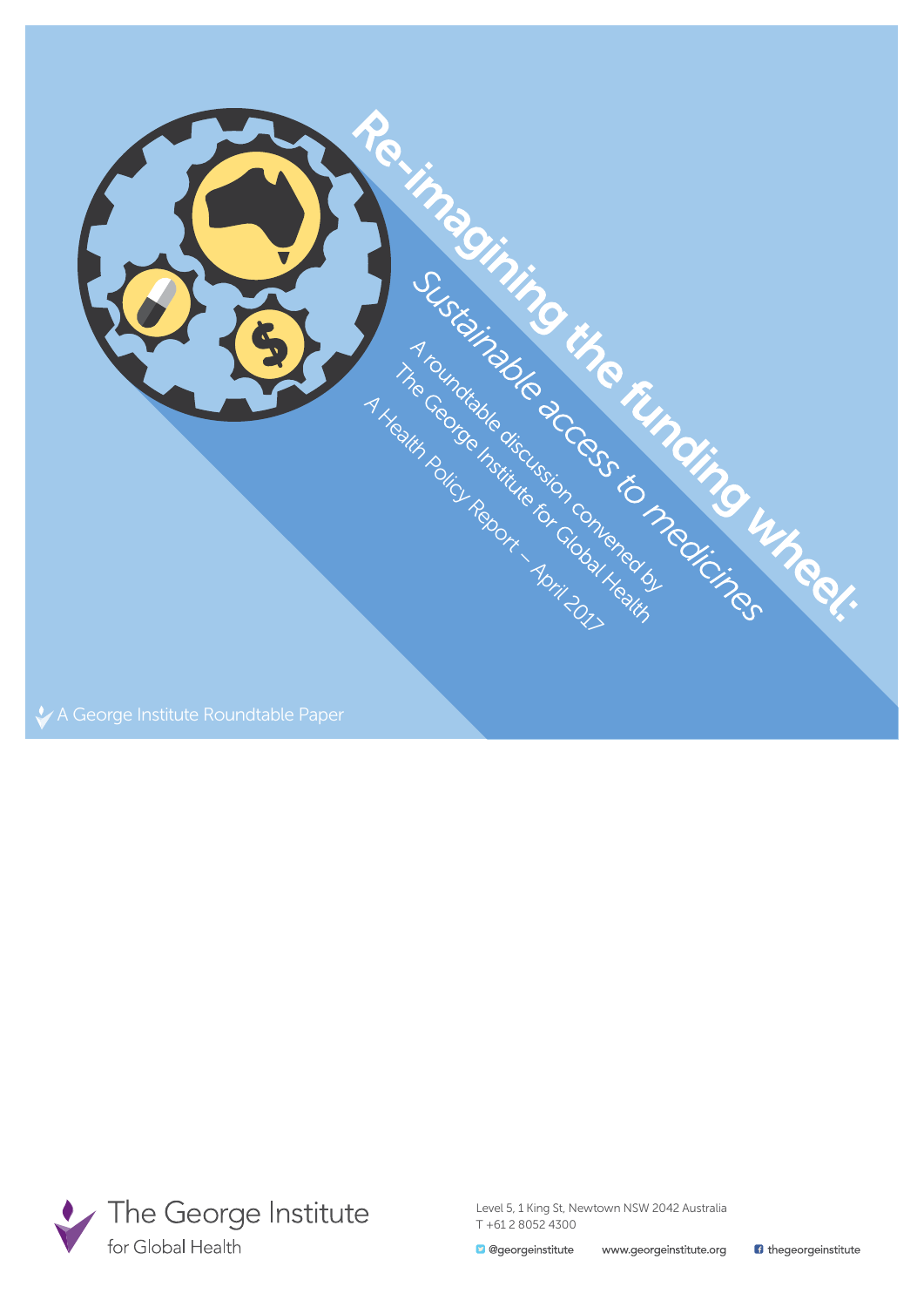

### About this report

*Advances in targeted pharmaceutical therapies have led to significant improvements in health and life expectancy. However, these improvements come at a cost. Innovative medicines increasingly have high price tags which provide challenges for health systems in ensuring sustainable, universal and equitable access to medicines for those who require them.*

There is a need for balance between access to new and effective medicines, and budget management. To achieve such balance, it is timely to consider how models of medicines financing in Australia can be structured differently to ensure support for equitable access to necessary medicines in the longer term.

On 10 February 2017, The George Institute for Global Health convened a special policy roundtable to examine models for the funding of medicines in Australia. The aim of this roundtable was to evaluate the potential structural and financial reforms required to support sustainable access to medicines for consumers within the Australian health system in this era of targeted medicines, and to formulate avenues for further exploration in this area.

Three broad questions were addressed during discussions:

- 1) What are the limitations of the current funding model for medicines?
- 2) What are the benefits and disadvantages of alternative funding models?
- 3) What are the next steps for policymakers, researchers and other stakeholders in developing sustainable pathways for funding medicines?

It was noted during the discussion on the day that one area that was not brought into the agenda was pricing policies of pharmaceutical manufacturers. Program organisers focused the topics of roundtable discussion on consumer, private health insurance and government perspectives.

The roundtable took place in Sydney where over 35 stakeholders from across the health sector, government, community, academia and industry gathered to exchange experiences, expertise and ideas. This report, authored by The George Institute, provides a reflection of the discussions undertaken on the day and sets out a summary of key avenues for further exploration identified at the event.

*The George Institute for Global Health acknowledges that this topic could not be easily addressed in a one day forum. The aim of this report is to accurately reflect the discussions of roundtable participants on the day, and in doing so highlight the complexity of issues associated with medicines access and outline areas for further exploration.*

#### *Acknowledgements*

The George Institute for Global Health would like to thank all those who participated in the roundtable and the organisations they represented, for their contribution to this report. We would also like to acknowledge the valuable contribution of Colman Taylor from Optum Australia, and Research Fellow in the Critical Care and Trauma Division at The George Institute, Australia, and Professor John Zalcberg OAM from Cancer Drugs Alliance for their contribution to program development and the participant list. Optum Australia provided an unrestricted grant to contribute to the running costs of the roundtable event. We would also like to thank Andrew Hollo from Workwell Consulting for facilitating the roundtable. As the meeting was held under Chatham House rules, the views and recommendations in this report represent the outcome of the group discussion and do not necessary reflect the specific views of the individuals at the roundtable or the organisations they represented (some of whom may have official positions that differ from those represented in this report).

#### Proudly supported\* by

\* An unrestricted grant to help cover event costs



The George Institute would like to acknowledge the contributions of its staff to this event and report: Professor Stephen Jan, Head of Health Economics; Anna Palagyi, Report Writer and Research Fellow; Chelsea Hunnisett, Roundtable and Report Project Coordinator; Maya Kay, Head of Stakeholder Engagement and Communications and Alexander Baldock, Design Manager.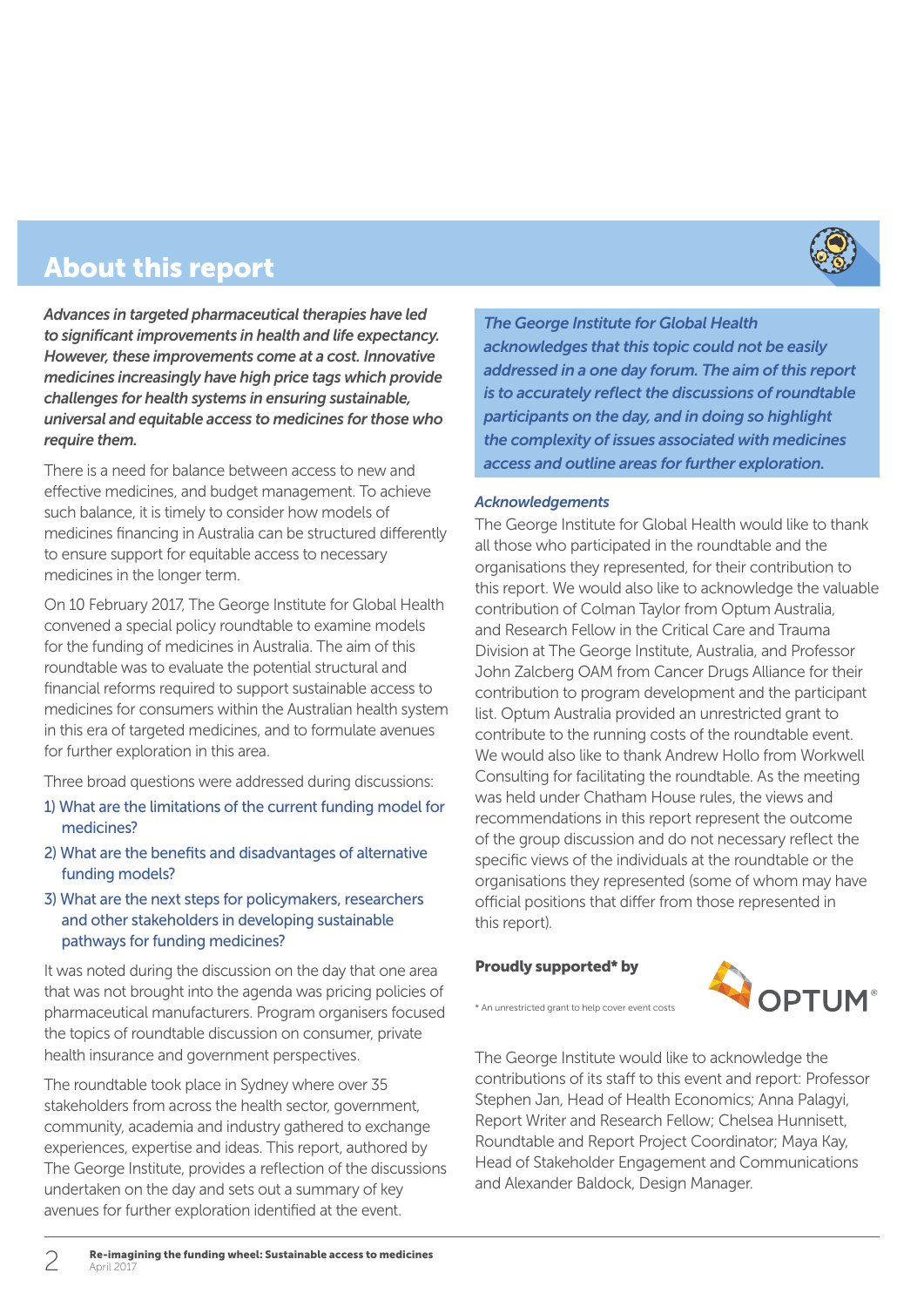# **More than 7000 medicines are currently in development globally; approximately 70% of these are innovative, first-in-class biologics.**

## Introduction



### *Overarching principles for sustainable medicines financing arising from the roundtable.*



*The funding of medicines in a sustainable manner is an enduring health policy debate in many countries globally. In Australia, where the Government operates as a single payer of medicines subsidies, a careful balance must be achieved between access to medicines and budget management.* 

The Commonwealth Government's Pharmaceutical Benefits Scheme (PBS) is a key component of Australia's health system that has enabled access to subsidised medicines for many decades. The aim of the PBS is to provide equitable access to safe, effective medicines at a cost that individuals and the community can afford. The introduction of new, more effective medicines, together with an increased rate of prescribing and an ageing population, has seen Government spending on pharmaceuticals rise substantially.<sup>1</sup> The present annual level of spending on the PBS sits at approximately AU\$10.8 billion, and has almost doubled in the past decade.<sup>2</sup>

Advancements in medicines manufacturing techniques have led to a shift from traditional 'small molecule' medicines for large patient populations, to targeted biologics (comprising more complex molecules) indicated for smaller patient sub-groups. These targeted medicines have higher price tags, often linked to greater research and development costs.

To fund new medicines, the Government has, since the 2007 PBS reforms, extracted savings from older and generic medicines.3 However, the annual rate of savings from generic medicines is slowing, creating increasing uncertainty as to whether this model can continue to sufficiently financially accommodate necessary new medicines.

The health system now finds itself in a period with uncertain savings from generic medicines, and a large pipeline of new medicines on the way. It is the right time to closely examine the possible limitations of current funding models for medicines and assess alternative solutions that might meet the emerging issues associated with this age of medicines development and cost inflation.

The roundtable and this report arise from the growing realisation that providing equitable access to medicines is becoming increasingly challenging for Australia's health system. This problem was documented in the recent Senate report, *['Availability of new, innovative](www.aph.gov.au/Parliamentary_Business/Committees/Senate/Community_Affairs/Cancer_Drugs/Report)  [and specialist cancer drugs in Australia'.](www.aph.gov.au/Parliamentary_Business/Committees/Senate/Community_Affairs/Cancer_Drugs/Report)4* The report highlighted the challenges to health system sustainability associated with the underlying shift from high volume generic medicines to targeted biologics for cancer medicines – and their associated high price tags.

#### Potential innovative biologic medicines in the pipeline\*

Percentage of projects in development that are potentially first-in-class medicines in selected therapeutic areas, 2011

|            | 84% Neurology       |
|------------|---------------------|
|            | 81% Cardiovascular  |
| 80% Cancer |                     |
|            | 79% Psychiatry      |
|            | 72% Immunology      |
|            | <b>71%</b> Diabetes |
|            | 69% HIV/AIDS        |
| <b>57%</b> | <b>Infections</b>   |

\*Pharmaceutical Research and Manufacturers of America (2016)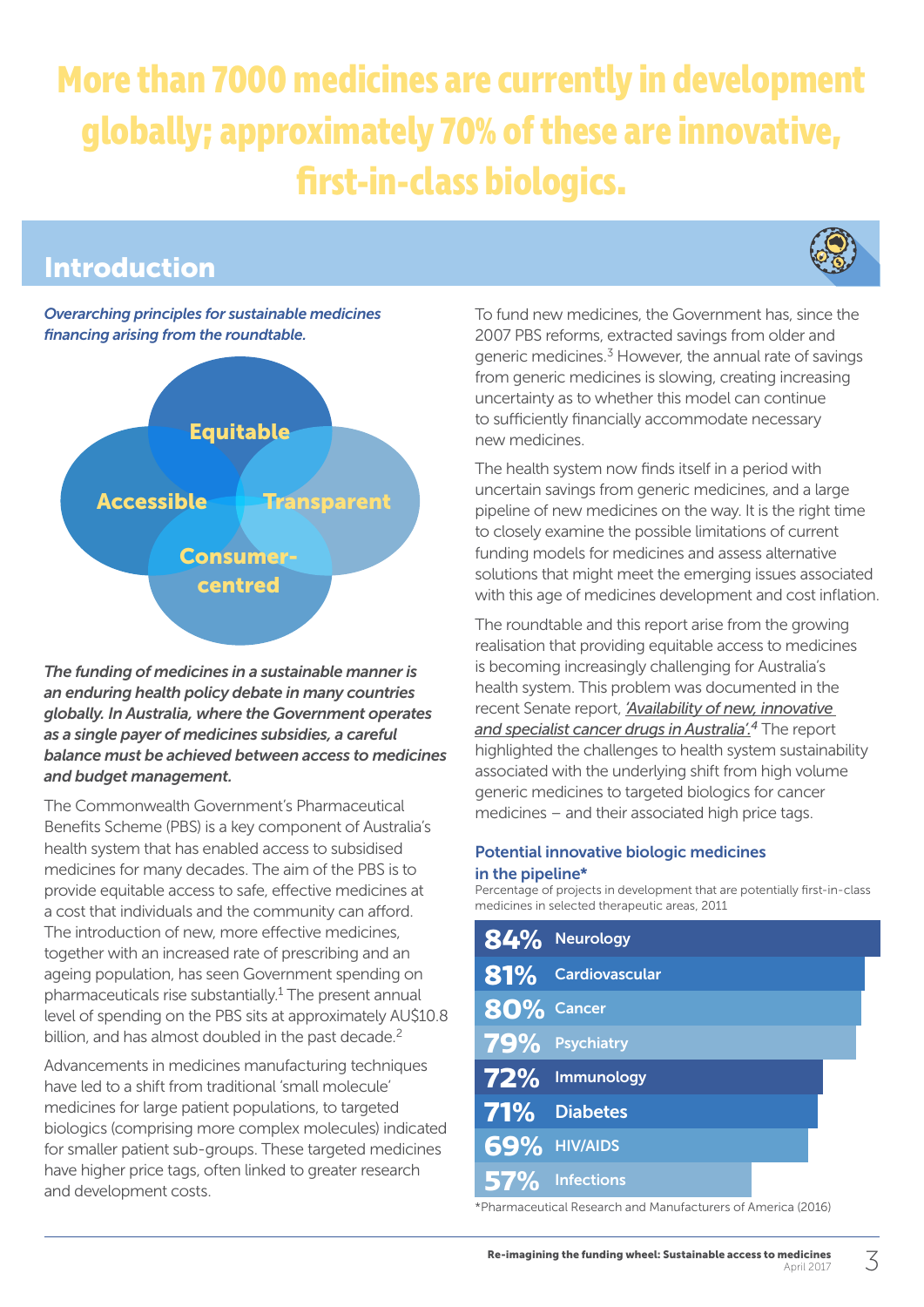### Fundamentals, opportunities & challenges: a multi-stakeholder perspective



*Improving access to medicines in Australia is a multi-stakeholder issue requiring partnership and collaboration. A number of essential concepts must be considered when attempting to look beyond the current funding structures for sustainable and equitable medicines access.* 

*As part of the roundtable, a series of presentations were provided by key stakeholders to set the scene for a robust informed discussion around current and future funding challenges. These presentations reflected on the essential concepts of current Government systems and processes for medicines access; the role of private health insurance; the industry perspective; and the contribution of health consumers. The following material constitutes a summary of key aspects of presentations delivered on the day. This should not be considered a thorough, binding reflection of the final views of the presentation, presenter or the organisation they represent.*

*Although the price setting mechanisms employed by medicines manufacturers are a key determinant of medicines affordability and access, these were considered beyond the scope of the roundtable discussion. No doubt a great deal can be done to influence industry pricing behaviour (such as through consumer and community activism), the focus of this roundtable was on policy and regulatory responses.*

#### *The Pharmaceutical Benefits Scheme: current processes and challenges for alternative funding models for innovative medicines*

The PBS acts as the main (but not sole) Commonwealth Government subsidy program for medicines. It is an iconic and continually evolving program in the Australian health system, achieving successful and equitable outcomes of medicines access. In 2015-16, the PBS provided Australian consumers access to over 209 million prescriptions, at a cost to Government of AU $$10.8$  billion.<sup>5</sup>

In an exciting time of medicines innovation, a range of new, more effective therapies are rapidly coming to market. First-in-class medicines now provide

pharmaceutical options for treatment areas where there were previously none. As a result of these innovations, the PBS is funding an increasing number of new medicines, at higher cost.

Consumer expectations regarding access to new medicines are rising. Decision makers are faced with progressively more difficult choices when assessing the suitability of new medicines for the Australian health system. Uncertainties surround the costeffectiveness of many new medicines, where data from trials of effectiveness remain immature and benefits need to be extrapolated. The incremental cost of a medicine relative to the benefits gained requires careful consideration, as do target patient populations, duration of therapy, and potential sustainability risks in an era of rapidly changing clinical practice.

Medicines pricing is a consequence of market expectations and global price setting. Decision makers are required to make a judgement of benefit versus cost, relying on clear parameters established by legislation and policy. When looking at alternative mechanisms for funding medicines, there are several key issues to consider:

- What gap would alternative funding mechanisms fill?
- Is the alternative mechanism fair? Does it prioritise one patient group over another?
- Is it realistic is terms of costs to individual or others; e.g. co-payment?
- Is it practical to administer (administration burden)?
- When and how long would it apply?
- What happens if the value proposition doesn't stack up?
- What constitutes an 'innovative' medicine?
- What are the risks of undermining the mainstream process; e.g the PBS?
- Are alternative models of funding consistent with broader government policy; e.g. private health insurance?
- What is the risk of higher than predicted expenditure managed in that environment?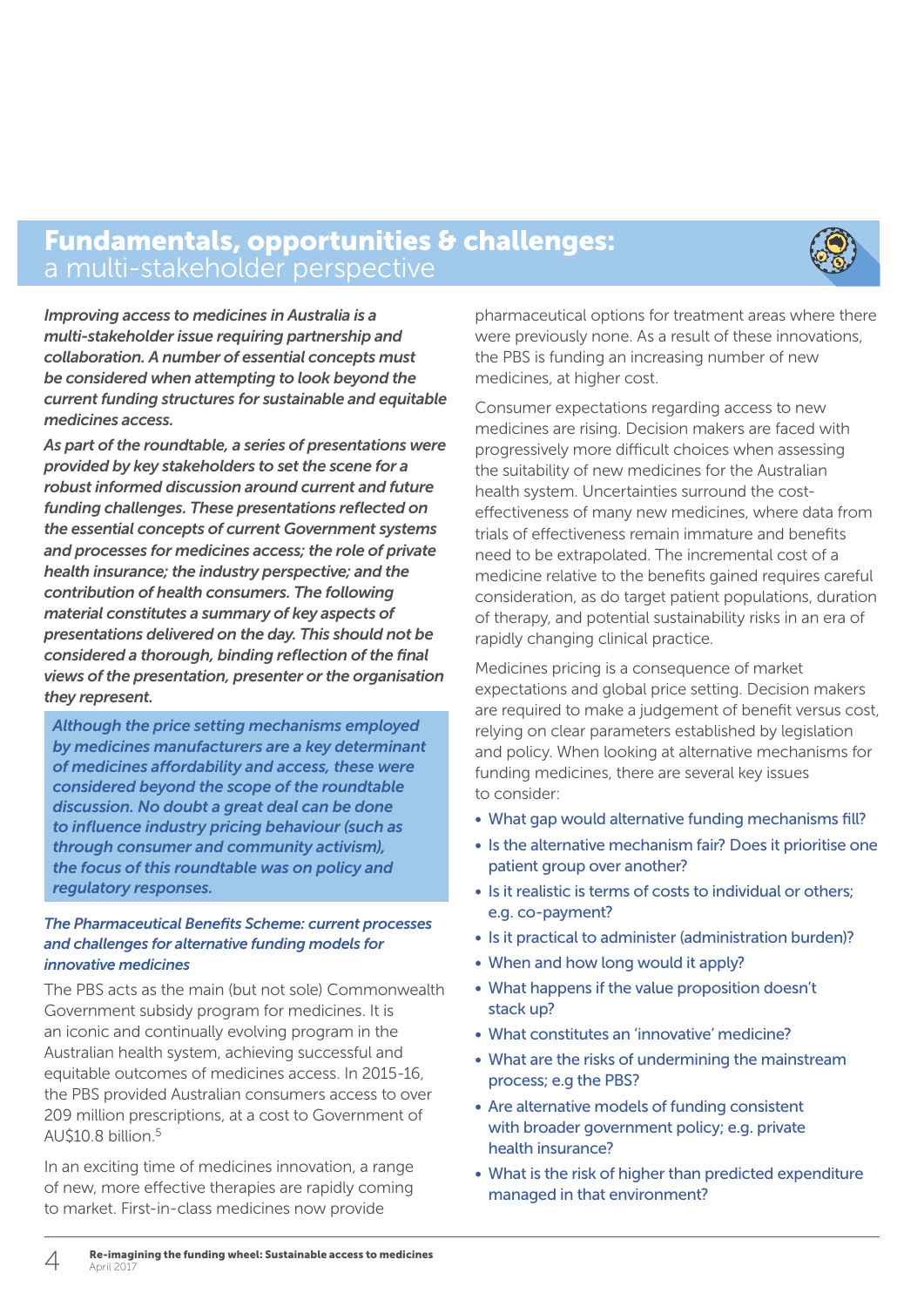# **The annual level of spending on the PBS is approximately AU\$10.8 billion, almost doubling in the past decade.**



#### *Government perspective: trends on PBS expenditure and funding medicines into the future*

The Commonwealth Government Department of Health has responsibility for an AU\$40 billion annual health budget, incorporating the Medicare Benefits Schedule, the PBS, aged care, and private health insurance subsidies. To manage the sustainability of the health system, it is necessary for the Government to strike a balance between safeguarding its fiscal interests and promoting health.

The Pharmaceutical Benefits Advisory Committee (PBAC) is an independent expert body appointed by the Government with the primary role of recommending new medicines for listing on the PBS. The PBAC takes new medicines through an evidence-based assessment of safety, with the aim of broadly and equitably distributing funding for medicines which are clinically safe and cost-effective. As a result, the PBS in its current form remains evidence-based and equitable; any changes to this model would need to be made with great care.

### Medicines listed on the PBS are categorised into two groups – F1 and F26

- *F1 is a place for innovative new medicines that the PBAC finds cost-effective. F1 medicines are a smaller proportion of script volume and a growing proportion of costs. Biologics currently comprise 25% of the PBS expenditure.*
- *F2 contains medicines that have multiple brands, or are in a therapeutic group with other medicines with multiple brands. Drugs on F2 are subject to price reductions, price disclosure and guarantee of supply.*

The PBAC is receiving an increasing number of submissions for smaller targeted F1 medicines asking for increasingly higher prices.

A number of strategies are implemented by the PBAC to enhance the quality and strength of evidence provided to decision-makers in reimbursement applications. Through a Managed Access Programme, the PBAC is working together with Medicines Australia to enable

PBS listing of a small number medicines of otherwise unacceptable clinical or economic uncertainty, but where unmet clinical need is high. The PBAC also works with consumers; a cross-committee consumer group sits across the PBAC and other committees.

**FOOD FOR THOUGHT:** Is there a problem with the robustness of the PBAC system that will render it unable to cope with new challenges presented by new high cost drugs?

#### *Industry perspective: pipeline, biologics and expenditure*

Medicines continue to transform the treatment of many diseases and contribute to increases in life expectancy and quality of life. Treatment advances for HIV/AIDS over the past 20 years have produced an almost 87% decline in death rates<sup>7</sup>; the focus of rheumatoid arthritis treatment has shifted from symptom management to slowing disease progression; and therapies for cystic fibrosis are now able to target genetic mutations.

More than 7000 new medicines are currently in development globally.<sup>8</sup> The largest number of new medicines are in the therapeutic areas of cancer, neurology, infectious diseases and immunology. Approximately 70% of these new developments are new, innovative biologics.<sup>8</sup> A single medicine may take 10-15 years in research and development prior to registration, at an average cost of AU\$2.6 billion; just one in ten medicines will recoup their costs.9

A key consideration in exploring new funding models is the total expenditure associated with a medicine. This should be considered in the context of the complete medicines supply chain: manufacturer, wholesaler and pharmacy. As a proportion of PBS expenditure in 2015-16, the manufacturer component is estimated to comprise just over 70%.5

#### *Private health insurance and highly specialised medicines*

Private health insurance in Australia is not a luxury market. More than 13 million people have some form of private health cover and half of those have an annual income of less than AU\$50,000.10 A strong health insurance sector benefits health service efficiency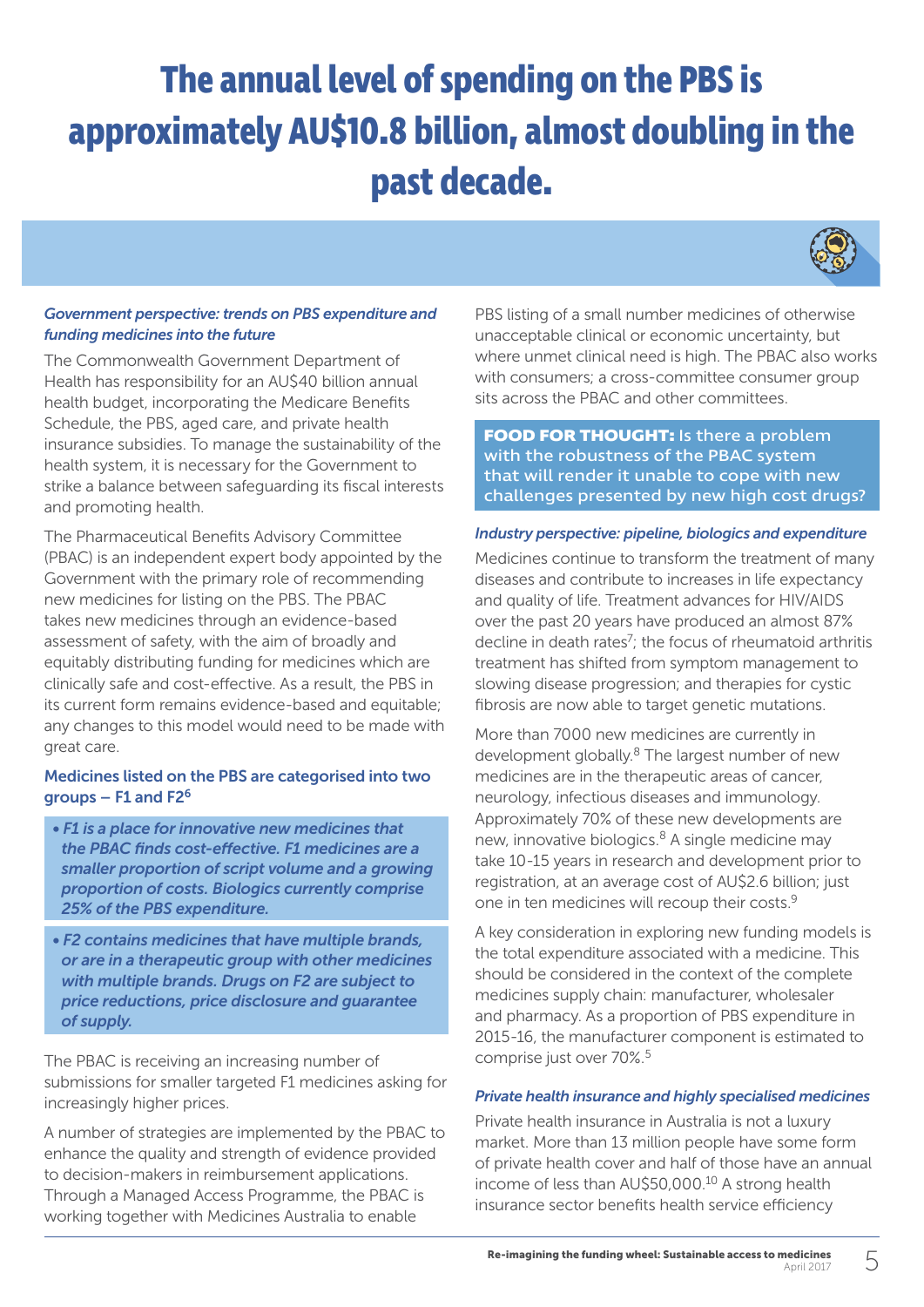

by easing pressure on public hospital waiting lists: approximately two-thirds of elective surgeries take place in the private sector.<sup>10</sup> Dental and mental health services are heavily subsidised by private health funds. More than one half of extras cover payouts go to dental care and 90% of short-stay mental health services occur through private coverage. Health funds also invest heavily in chemotherapy services, with between 60-80% of PBSfunded chemotherapy now being conducted in the private sector.10

**36**

Competing health insurance funds

**13.5** Million Australians (55.8%) Billion in annual benefits **\$19.2** 

rely on Private Health paid to members

New high cost medicines present funding challenges for private health insurance funds, for which there are no easy solutions. Risk management is the core business of health funds, yet the clinical and financial uncertainty of the patient need for highly specialised F1 targeted biologics provides great risk. Early stages of treatment are potentially hazardous for funding pools in the absence of accurate knowledge of the length and quality of life these medicines will provide the patient. Current legislation and regulations restrict the ability of health funds to reimburse out-of-hospital care as a substitute for hospitalisation.

Data from Private Healthcare Australia (PHA) shows that, despite more than 80% of people with private health insurance believing it is currently good value for money, there are concerns about holding onto memberships in the long term due to rising premiums and out-of-pocket expenses.

Upwards pressure on insurance premiums is a consequence of rising input costs not within the control of health funds. In recent years, hospital costs, medical device costs, medical specialist gap cover and allied health reimbursement have risen at rates above inflation (between 6 and 9% annually).<sup>11</sup> The current challenge is to bring this cost curve back in line with the Consumer Price Index.

#### **FOOD FOR THOUGHT:** Should private health funds consider reimbursement based on outcomes?

#### *International experience with private health insurance funding medicines*

As a private health insurance fund, Bupa Australia provides outpatient pharmacy benefits, for primarily non-PBS items, with the amount of reimbursement dependent on a person's policy level. In-hospital treatment is different, with PBS listed medicines covered by the health fund within the cost of hospital admissions. For medicines not listed on the PBS, the degree of health fund coverage will vary depending on the specific contract between Bupa and the hospital – in some cases, a high cost drug may be completely covered by this contract.

This present funding model relies heavily on the PBS, and is susceptible to disputes in cases where the health fund-hospital contract does not cover a certain medicine, where a medicine is not TGA approved, or where it remains part of a clinical trial or is being used off label.

The following key opportunities could be considered by private health insurance funds in further developing strategies for patient access to high cost medicines:

- Build relationships with local market access and selected medicines manufacturers
- Ask pharmaceutical companies for a contribution to all medicines approved out of licence or off label
- Ask pharmaceutical companies to contribute to specific combination medicines
- Set and publish prices for drugs chargeable outside of inpatient room rates
- Demand data from providers billing drugs outside of inpatient rooms, and use this to monitor unwarranted variation in prescribing behaviours
- Work closely with government procurement and price setting to leverage existing discount and pricing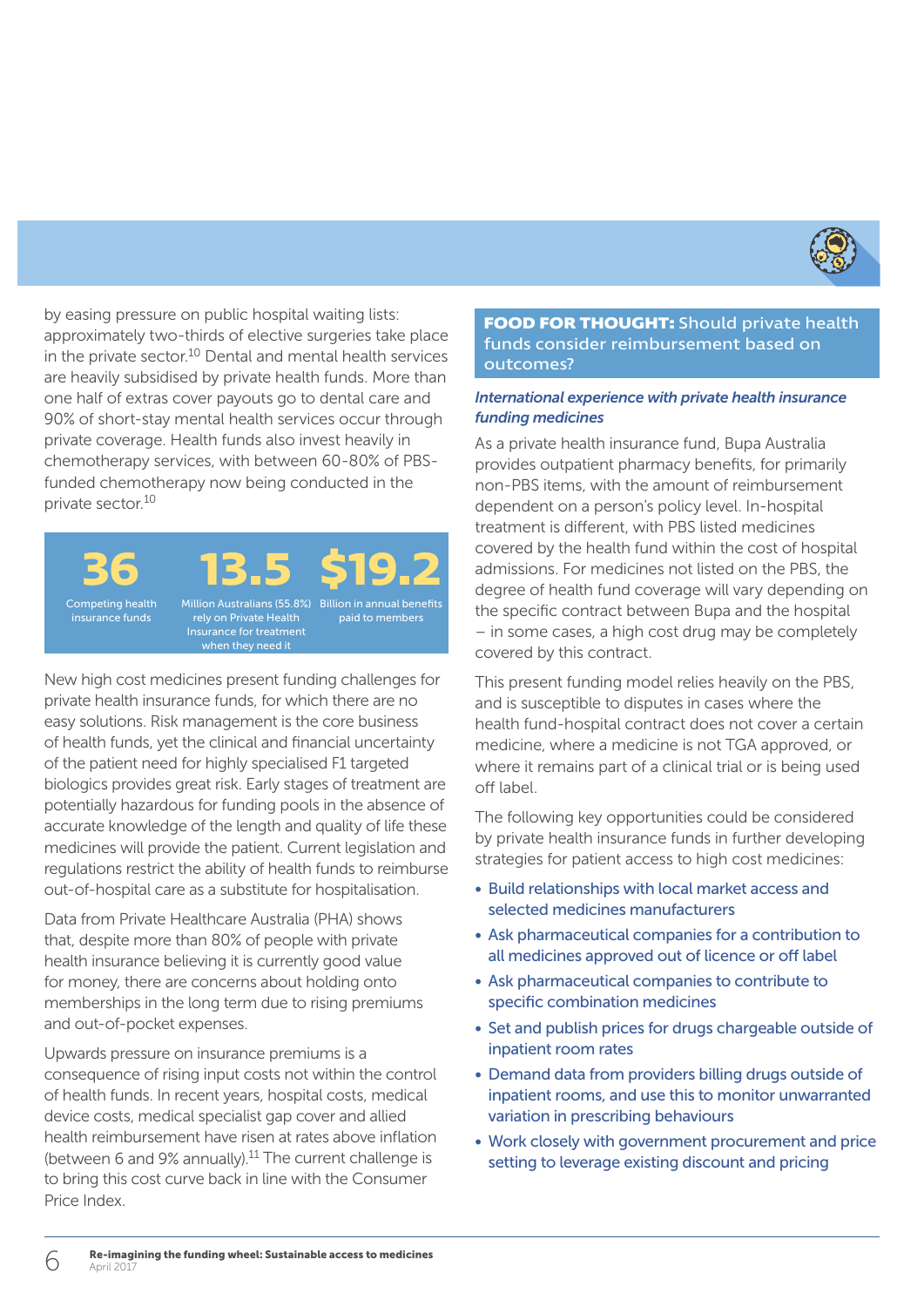# **In 2015-16, the PBS provided Australian consumers access to over 209 million prescriptions**



*New models of medicines funding for hospital services have been initiated by Bupa in the UK. The Cromwell Hospital provides an example. Here, the health fund negotiates with medicines manufacturers to develop models of procurement and pricing agreements, based on therapeutic standardisation, clinical rationale and prescribing trends. For new, high cost drugs, these negotiations include a risk sharing arrangement. For example, pay-for-performance contracts have been established for off label medicines; the pharmaceutical company will reimburse the full cost of medical expenses to the health fund if patients do not respond to the treatment within an agreed trial period. Additional arrangements include agreed full treatment payment by the manufacturer for the prescribed use of new medicines combinations, and fully funded treatment programs involving the use of new medicines. The use of high cost medicines while off label in all of these arrangements follow strict criteria.* 

#### *CASE STUDY: Barriers to access and reimbursement – the cancer perspective*

The rising cost of targeted cancer therapies presents a number of challenges for Government and other payers. These challenges include the clinical uncertainty that accompanies early promising data from trials of new medications; decisions around optimal dose and duration of treatment; and assessing the downstream impact of access to these therapies on both patients and their families.

New medicines bring significant improvement to rates of survival and enhance patient quality of life - people now live for many years with cancer. Estimating the impact of potential long term therapy on cost to the payer is a difficult, yet important, consideration. With the rising number and complexity of new cancer medicines, the average time between TGA approval and PBS listing has increased from 15 months to 31 months over the past 10 years.<sup>12</sup>

The Australian Cancer Drugs Alliance aims to improve timely and affordable access to cancer medicines for all Australian cancer patients. The Alliance recognises that, given its complexity, this problem can only be solved if all stakeholders work together. Multi-stakeholder engagement is applied with the aim of improving understanding of new medicines and cancers during the submission process, and throughout the decision-making process.

The Alliance proposes the following potential solutions to reduce barriers to access:

- •Creating a National Cancer Registry to enhance the evidence base
- •Expedited pathways for new medicines already approved by accredited partner agencies
- •Early access models
- •Alternative funding strategies



**1 in 5 will die from cancer before the age of 85 years.\***

\*Australian Institute of Health and Welfare (2017). Cancer in Australia: in brief 2017. Cancer series no. 102. Cat. no. CAN 101. Canberra: AIHW.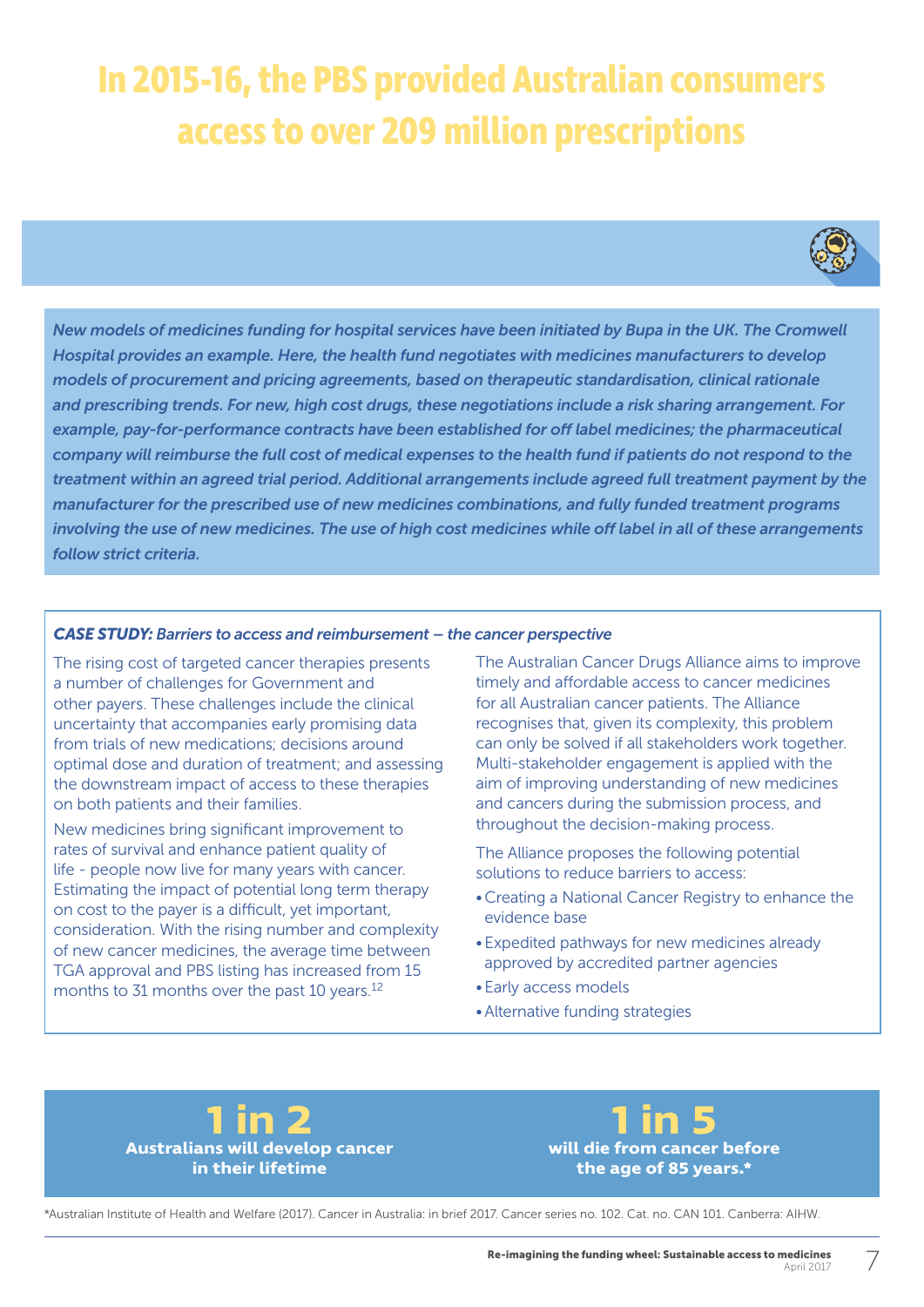

## The patient and consumer contribution

#### *Rethinking co-payments in Australia*

Australian health consumers provide a sizeable contribution to health system financing: 18% of health funding arises from co-payments.<sup>14</sup> This consumer contribution is higher than many countries on an international level, including those with less equitable health systems. However, despite their significant contribution to health funding, there are no regulatory systems for health consumers, and no single point of contact for people who are required to make decisions about paying for their health care.

#### Sources of health funding in Australia

|            | 41% Federal Government |                                |                                 |
|------------|------------------------|--------------------------------|---------------------------------|
|            |                        | 26% State/Territory Government |                                 |
| <b>18%</b> |                        |                                | <b>Co-payments</b>              |
| 9%         |                        |                                | <b>Private Health Insurance</b> |
| 7%         |                        | Other                          |                                 |

\*Australian Institute of Health and Welfare (2016). Health expenditure Australia 2014–15. Health and welfare expenditure series no. 57. Cat. no. HWE 67. Canberra: AIHW.

Co-payments are currently applied unevenly across the spectrum of the health system. Co-payments comprise 58% of total expenditure on dental services, 15% of total expenditure on medicines listed on the PBS, and just 3% of expenditure on private hospital services.<sup>15</sup> But discussion about co-payments by individual health sector fails to acknowledge the holistic, multi-sectorial nature of accessing health care.

*Consumers with chronic health conditions use a variety of different health services on a regular basis. These people are the 'daily commuters' of the health system and the system of co-payments needs to work for them.*

**FOOD FOR THOUGHT:** We need to exercise caution with the term 'co-payment' to define the consumer contribution to health care – out-of-pocket expenses may better describe the total consumer contribution.

Strategies for re-thinking health care co-payments that take a more consumer-centred approach may include:

- Restructure and reallocate current private health insurance rebates across the health system, giving the consumer a choice as to how they use their health cover
- Consider predictable vs unpredictable costs: predictable health expenses are frequently insured. It may be time to structure insurance to focus on the unpredictable
- Make co-payments more convenient: current co-payments occur in an inconvenient manner, with expenses often unpredictable and with short payment timelines. A system where co-payments are consolidated (for example billed by the Government each month) and paid off over time may make copayments easier to manage.

#### **FOOD FOR THOUGHT:** Do the policy

justifications for medicines co-payments, (i.e. to discourage unnecessary use by consumers, and to contribute to some of the costs), apply to high cost medicines?

**FOOD FOR THOUGHT:** Would reduction of inequity be a motivator to change the system? If the co-payment system is seen as a way of achieving equity then this may improve potential of structural change.

#### *Consumer perspective on paying more for innovative medicines*

For many consumers on fixed and lower incomes with ongoing medicines needs, co-payments can account for a large portion of their budget. There are an increasing number of reports of people choosing not to fill prescriptions, or making a choice between one medicine and another, because they are unable to afford it.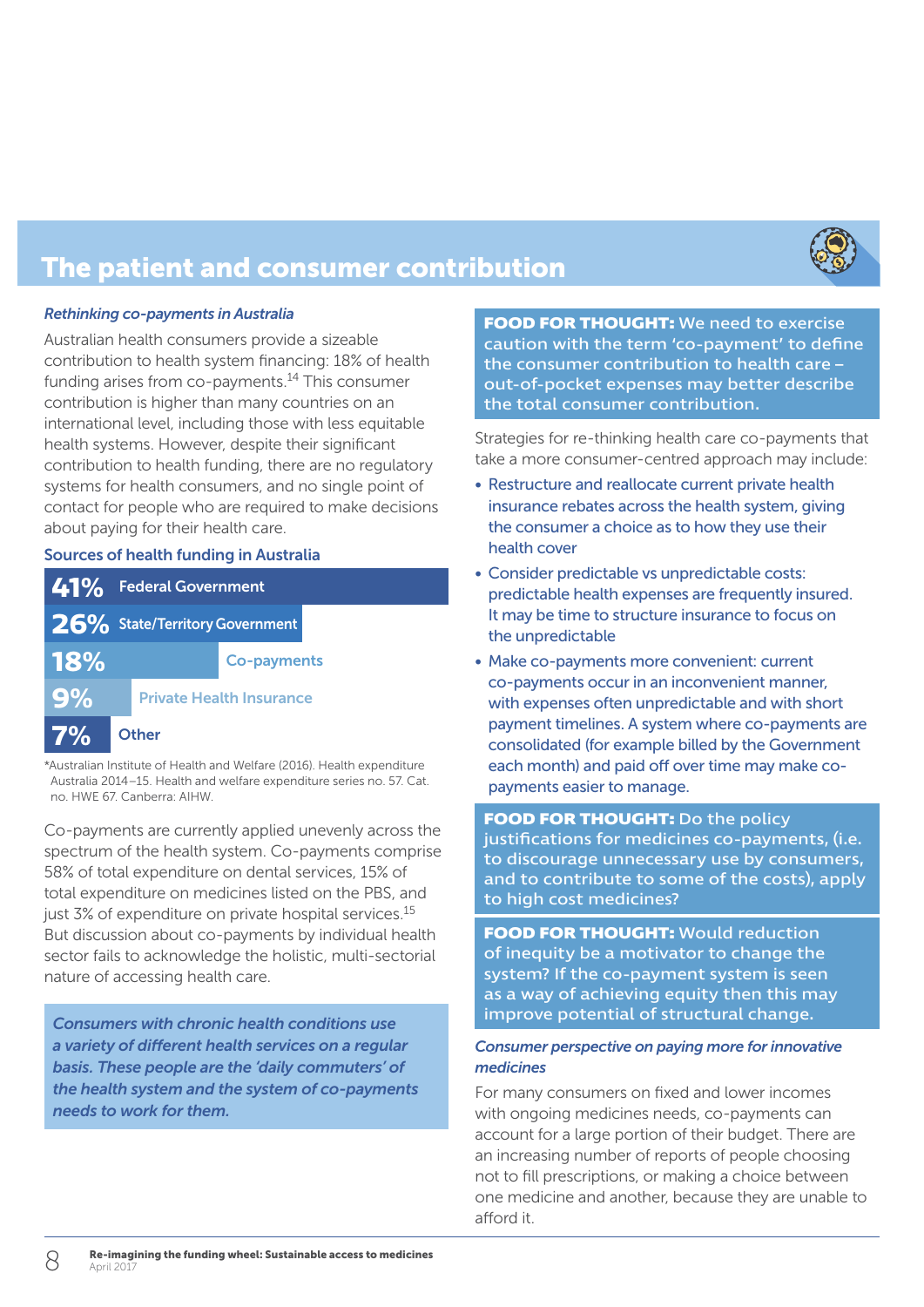

Consumer expectations of their health care are rising, particularly around access to new approved medicines. Some consumers undertake individual fundraising efforts to finance their medicine needs, yet the uncertainly of treatment duration of many high cost innovative medicines poses potentially significant funding issues in the long term. Fast-tracked access to innovative medicines also presents concern, with the possibility of the medicine later being proven ineffective.

**FOOD FOR THOUGHT: Determining equity** should be based on community values and this as well as cost-effectiveness should be considered in decisions about the funding of new medicines.

Equity provides an overarching principle from the consumer perspective when considering the funding options for innovative medicines. The involvement of private health insurance funds in the payment of innovative medicines, for example, may be a step towards a two-tiered health system: those with private health insurance will be accessing drugs in a different way to those who cannot afford private health insurance.

Potential consumer-centred strategies to consider for the pricing of innovative medicines may include:

- Differential pricing: different consumer payment for different drugs, e.g. at a percentage of their cost, or a tiered pricing structure. However, the risk of inequity in this approach should be considered.
- Encourage uptake of generics and biosimilars through a lower co-payment. This may free up funds to be spent on other drugs.
- 'Dollar discount' program at the pharmacy level.

**FOOD FOR THOUGHT:** The fundamental issue is to agree as a community on the role of co-payment. Government and policy makers require a good understanding of community priorities.

#### *Experience from the National Disability Insurance Scheme*

The National Disability Insurance Scheme (NDIS) arose as a solution to the previously inequitable provision of disability services across Australia. Despite state-based financial investment in disability services prior to the NDIS, consumers and their families had been unable to access the services they required. Through the NDIS, state Governments now invest all funding for disability services into a central pool, and the Commonwealth bears the risk if NDIS expenditure goes beyond agreed funding.

The NDIS operates on insurance principles. Individuals in the scheme receive a plan which outlines what they are going to achieve and what the NDIS will fund. The NDIS will not fund anything that falls under the responsibility of another system (e.g. medicines). Decisions about service funding are based on the benefit to the person and a review of available evidence. The Administrative Appeals Tribunal may provide additional review of NDIS service decisions.

The payment of services by the NDIS is controlled by the use of 'benchmark' prices, i.e. a published list of maximum prices the scheme is willing to pay for certain services. For services where some payment flexibility is required, these benchmarks send a price signal to the patients and suppliers, while still allowing for variation. The use of a consumer co-payment was first considered in the NDIS development phase, at which time it was thought that this may have the effect of driving up service prices to an unsustainable level.

Consumer-centred strategies are built into the NDIS to ensure the scheme's sustainability. These components include:

- The option for participants able to manage their own funds, to make decisions about the services they receive under the NDIS, and to negotiate service prices. In this way the NDIS encourages a consumerdriven market.
- The availability of a Plan Manager who will negotiate prices and services with providers, working on behalf of the consumer to enhance cost-benefit.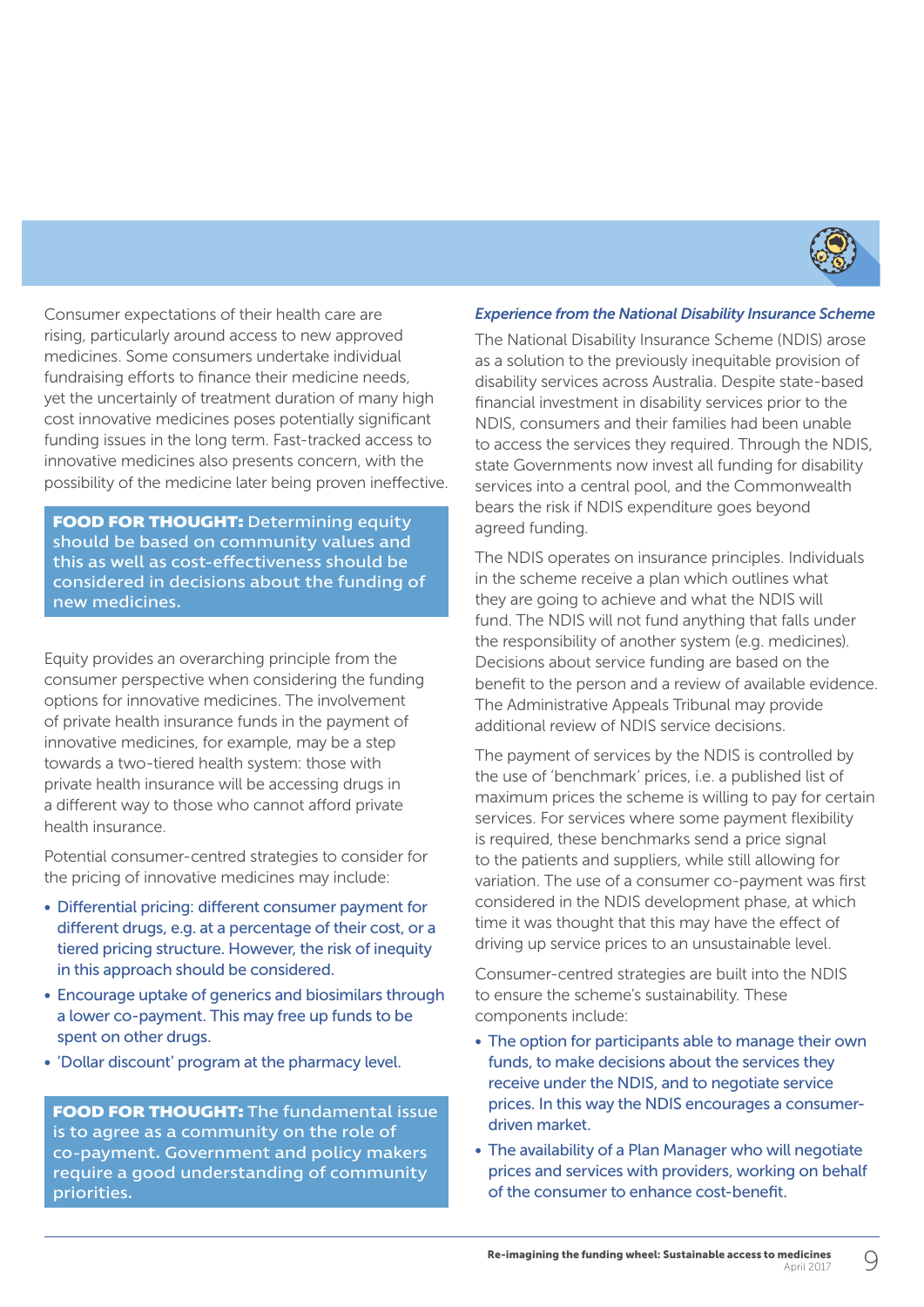### Assessing options with the Pharmaceutical Benefits Scheme



#### *Can we drive better value from the PBS?*

Reform is needed in the way Australia negotiates prices for its medicines. An example where improved leadership is needed is in generic drugs, where we have historically paid substantially more than New Zealand, Canada and the UK. It is estimated that there are over AU\$1.3 billion in unrealised savings over four years based if prices were altered to reflect international benchmarks.16

'Therapeutic group premiums' is a policy which commits the PBS to only cover the price of the lowest cost medicine in a class of equally safe and effective medicines. This is based on the principle that the PBS should only be subsidising medicines if they are costeffective. However, according to the Grattan Institute, the policy has not been widely used, resulting in the PBS paying the full price of medicines in which a cheaper alternative exists.<sup>11</sup>

*In Germany, there are a greater number (18) of therapeutic groups. In an example of how we could extract more value from medicines, by extending the number of therapeutic groups in Australia to 18, and enabling more medicines to be linked in price to the lowest cost alternative, the health system could potentially save AU\$205 million per year.16*

#### *Pay-for-performance to drive better value from the PBS*

The current system of medicines approval in Australia is underpinned by a value proposition. The extent of emphasis placed on a medicine's incremental benefit and cost-effectiveness, and the subsequent direct relationship with the listed price, is unique to the Australian system.

The PBAC approval process for a new medicine is multifaceted with many stages of review. New medicines with appropriate safety, efficacy and price tags face a relatively simple process through to PBS listing: regulatory approval > PBAC submission > positive recommendation > decision to list by

Minister or Delegate. However, medicines may also face complexities during their PBAC review process following initial regulatory approval. Initial PBAC submissions may be rejected, or may be deferred subject to proposed specific pricing arrangements and negotiations, indicative analysis, agreement in principle, or operational considerations. Special pricing arrangements for high cost medicines may include performance-based continuation rules or pay-forperformance pricing schemes.

*Industry considerations in the special pricing arrangement approval process could include:*

### Setting a precedent Same product globally, especially HTA countries;<br>Pipeline products Impact upon annual revenue (and extent of uncertainty) Prior projections; Scenario analysis re uncertainties; Revenue recognition requirements **1**

#### Perceptions / C-suite 'rules'

Return on investment expectations; Acceptability of sub-groups, stopping rules

### Deal vs No-deal decision

\*OECD (2015), Health at a Glance 2015: OECD Indicators, OECD Publishing, Paris. http://dx.doi.org/10.1787/health\_glance-2015-en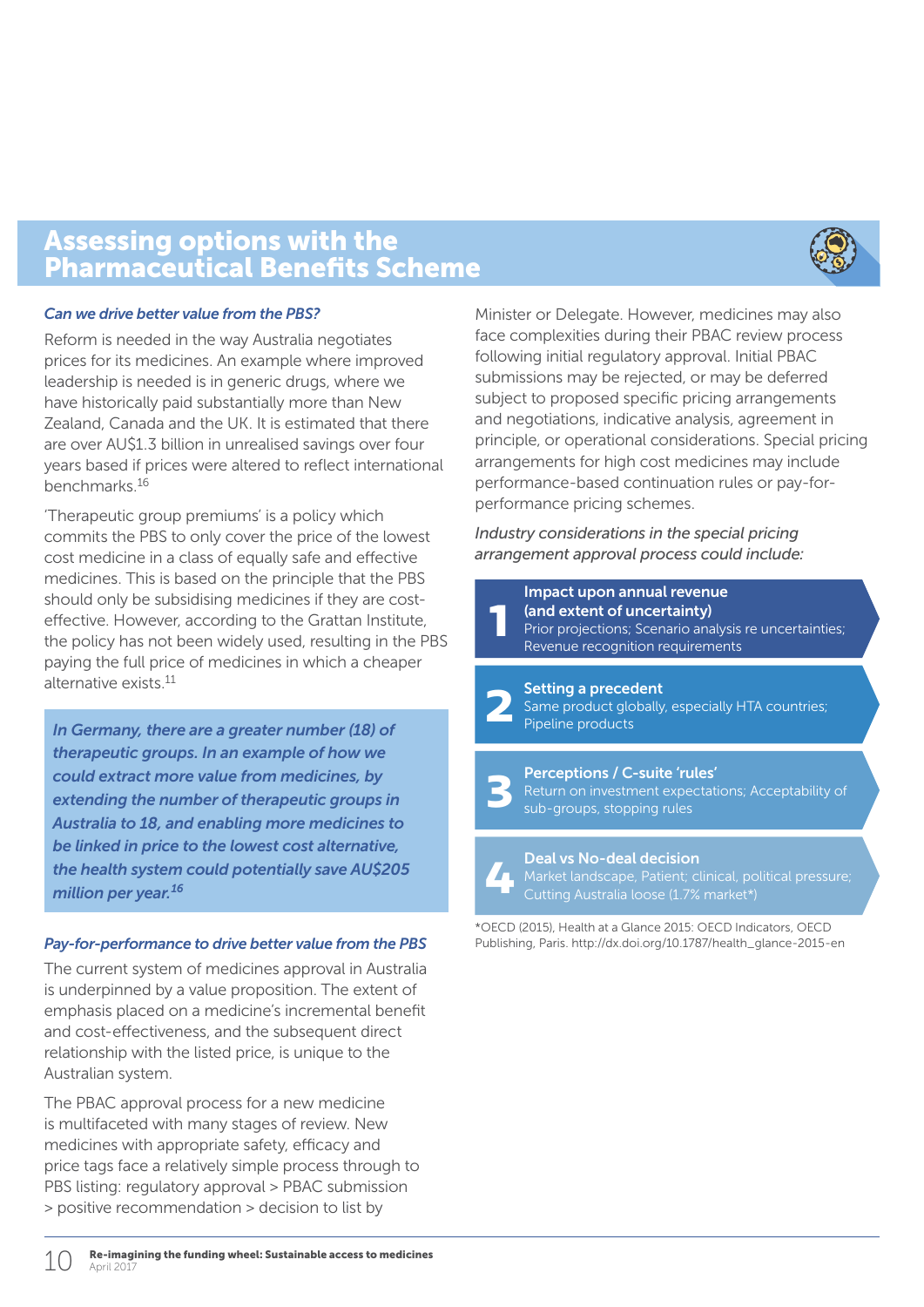

*PBAC and Government considerations in the special pricing arrangement approval process could include:*



#### Setting a precedent

ICER after applying effective price; Rigour of PBAC **2** decision-making (same sponsor and generally)

Perceptions / Practicalities / Transparency (or not)

Equity; Clinical palatability, Administrative burden; Implications of confidential SPA downstream **3** 

List vs No-list decision

\*ICER, incremental cost-effectiveness ratio; SPA, special pricing arrangement



Pay-for-performance may best be integrated in the current PBS structures during the time period after PBS listing, i.e. to appropriately reward the actual performance of a medicine once listed, rather than pricing being based on clinical trial data that may be immature or otherwise uncertain. To successfully achieve a pay-for-performance model, there is a need to consider the practicalities of the current system, the level of willingness from all stakeholders, and capacity and available resources. The important question also is whether pay-for-performance models are in themselves cost effective.

> **A single medicine may take 10- 15 years in research and development prior to registration, at an average cost of AU\$2.6 billion; just one in ten medicines will recoup their costs.**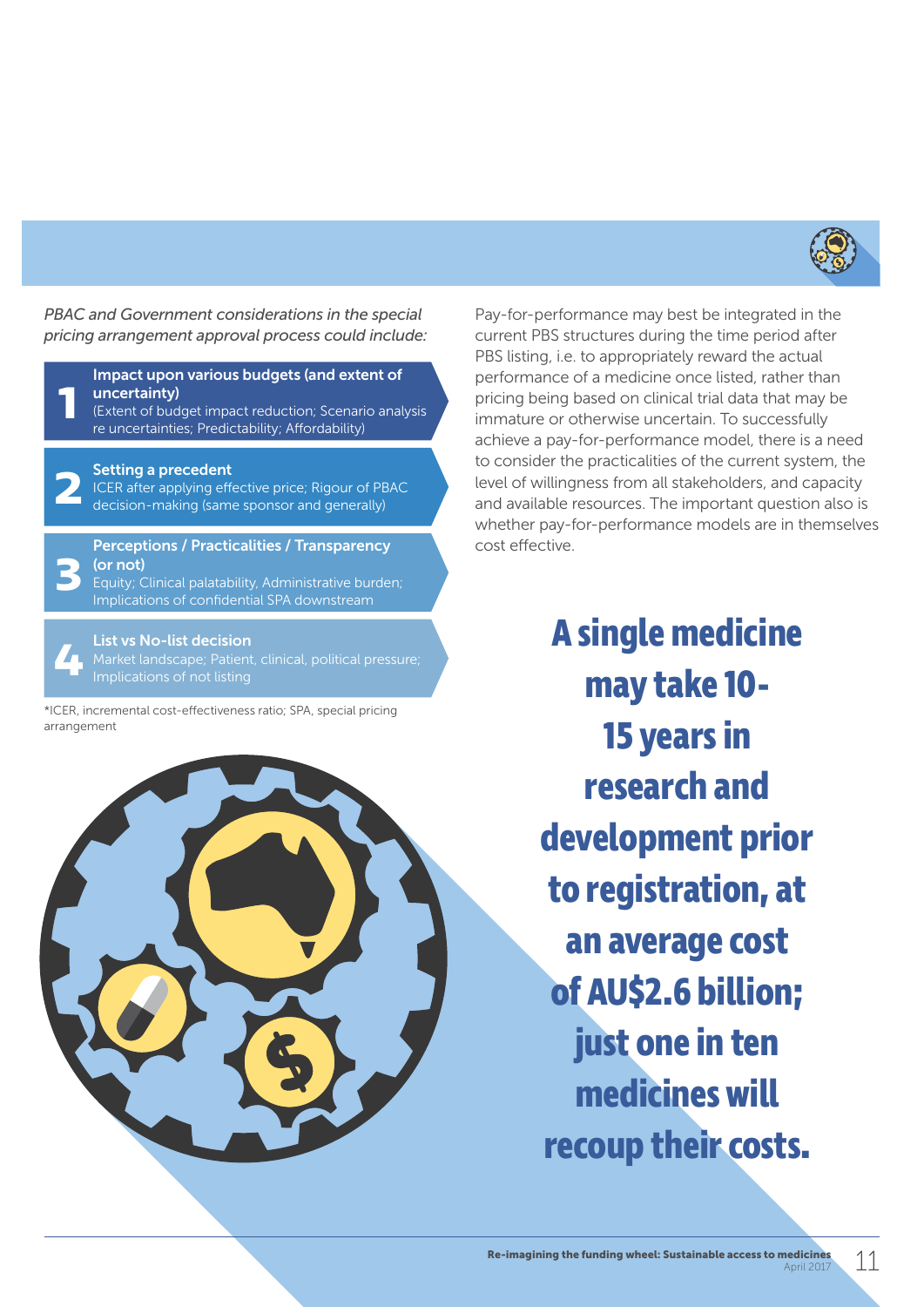### Exploring a way forward: key considerations from the roundtable

*In a series of working groups, roundtable participants considered three components of the current medicines approval and funding processes (private health insurance, consumer contribution, and the role of the PBS) to identify possibilities for future reform and avenues for further exploration.*

### *QUESTION: Can private health insurance play a role in funding necessary medicines? What are the barriers and potential solutions?*

The role of private health insurance in enabling sustainable, equitable access to new and innovative medicines in Australia was agreed by working group members to be a complex issue. While the problems to be solved were clear, contention surrounded the formulation of recommendations and their benefits. Despite agreement of health insurance being a shared risk among members, participants raised issues of serious inequity surrounding the involvement of private health insurance in facilitating access to new medicines outside of the PBS process.

| <b>Problems to be solved</b>                                         | <b>Recommendations</b>                                                                                                                                                                                                                                                                       |  |  |
|----------------------------------------------------------------------|----------------------------------------------------------------------------------------------------------------------------------------------------------------------------------------------------------------------------------------------------------------------------------------------|--|--|
| Undermining the current medicines<br>reimbursement system.           | From the perspective of insurers, a business case for extending coverage<br>to new medicines is required, particularly whether it is feasible within the<br>current regulatory environment of community rating.                                                                              |  |  |
| Multiple payers may drive up prices.                                 |                                                                                                                                                                                                                                                                                              |  |  |
| Managing financial risk – placing investment in<br>premium products. | An alternative view raised was that private health insurance has no role<br>in this space, and that opening up this option potentially reinforces<br>inequities in access to care.                                                                                                           |  |  |
| New medicines have not been assessed as<br>being cost-effective.     | If this option is to be pursued, further discussions could be held<br>between all stakeholders in the National Medicines Policy (private health<br>insurance funds, medicines manufacturers, government, clinicians<br>and consumers) to explore the feasibility of private health insurance |  |  |
| Rise in insurance premiums.                                          |                                                                                                                                                                                                                                                                                              |  |  |
| Global implications.                                                 | contribution and risk management.                                                                                                                                                                                                                                                            |  |  |
| Draws in patients at high risk.                                      |                                                                                                                                                                                                                                                                                              |  |  |
| Outpatient treatment is uncertain.                                   |                                                                                                                                                                                                                                                                                              |  |  |
| Long timelines to PBS listing.                                       |                                                                                                                                                                                                                                                                                              |  |  |
| Equitable access.                                                    |                                                                                                                                                                                                                                                                                              |  |  |
| Data fragmentation.                                                  |                                                                                                                                                                                                                                                                                              |  |  |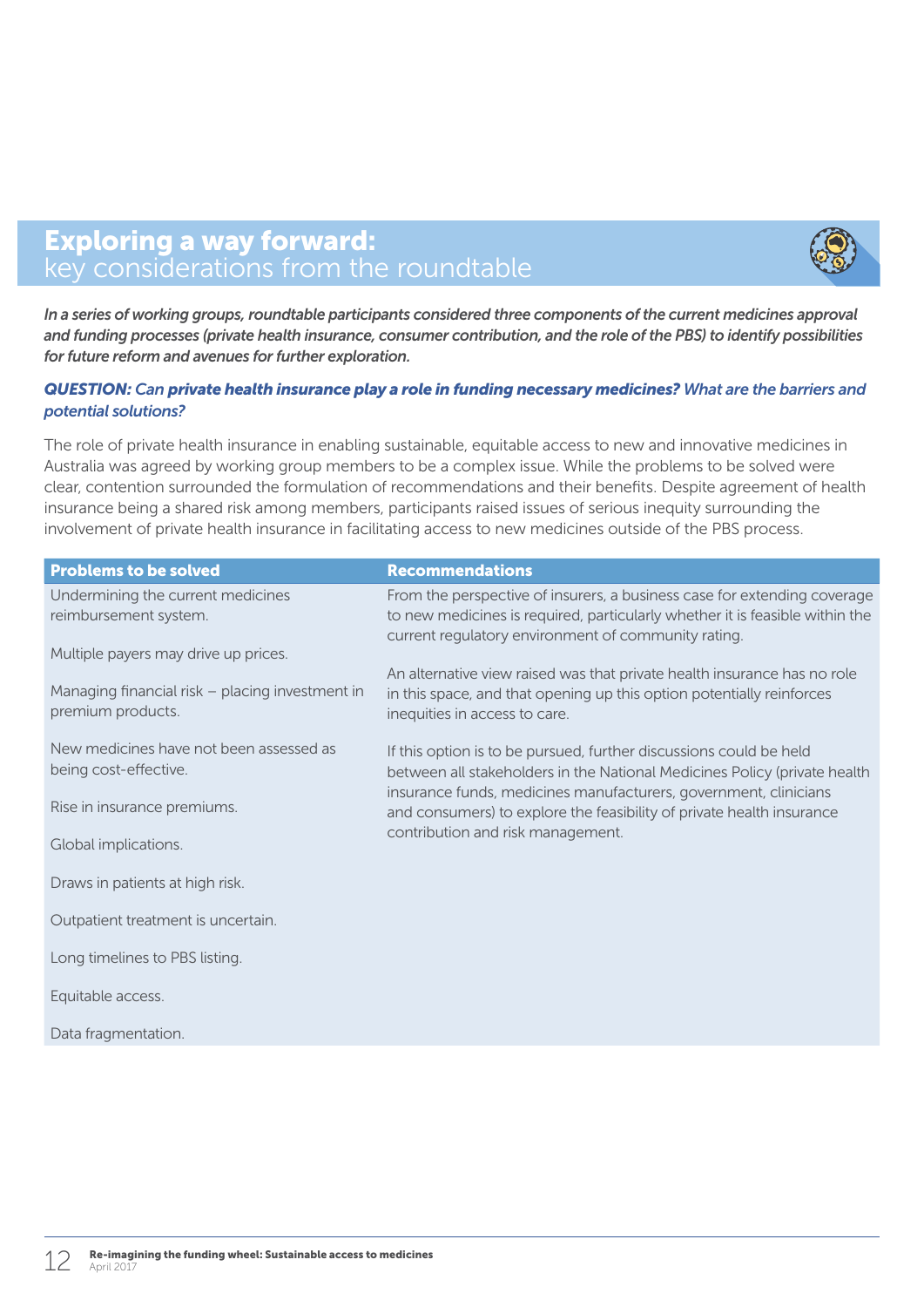

#### *QUESTION: If we were to make consumer contribution to cost of medicines work, what are the options available to us?*

While the above question was posed to working group members for consideration, participants agreed that the focus on co-payments was too narrow and there was a need to look at the issue of consumer involvement more broadly. *The question was therefore re-framed to: How can consumers contribute to the question of making the PBS more sustainable?*

| <b>Problems to be solved</b>                                                                         | <b>Recommendations</b>                                                                                              | <b>Benefits</b>                                                         |  |
|------------------------------------------------------------------------------------------------------|---------------------------------------------------------------------------------------------------------------------|-------------------------------------------------------------------------|--|
| How can consumers contribute to<br>the question of making the PBS<br>more sustainable?               | Consumers are supported to have formal<br>inclusion in the PBAC process, from submission<br>through to listing, by: | Legitimise patient and<br>consumer views as valid<br>forms of evidence. |  |
| Involving consumers in the PBAC health<br>technology assessment.                                     | • Capacity building<br>• Financial support for patients to attend                                                   | Increase community<br>faith in the PBAC.                                |  |
| Accessibility of PBAC processes.                                                                     | hearings<br>• Individual support for health literacy.                                                               | Improved community<br>understanding of how                              |  |
| Issues with the accessibility of the<br>processes to have consumers involved in<br>PBAC decisions.   | Complementary qualitative and quantitative<br>research methods be used to incorporate                               | medicines are delivered<br>in Australia.                                |  |
| How should the PBAC evaluate the                                                                     | consumer views into the decision making<br>process.                                                                 | Improved transparency<br>and equity in decisions                        |  |
| contributions from consumers in<br>decision-making?                                                  | Increasing co-payments has no role in<br>sustainable access to medicines.                                           | across different areas of<br>service.                                   |  |
| Difficult to see how consumer<br>experience is used in cost-effectiveness                            | All out of pocket expenses should be included                                                                       | Fairer access.                                                          |  |
| decision making. How do you quantify<br>the consumer experience?                                     | in any assessment of affordability of the whole<br>healthcare experience.                                           | Reduced conflict<br>of interest.                                        |  |
| Need to consider holistic approach<br>to care - affordability of the whole<br>healthcare experience. | Consumer advocacy groups are provided with<br>independent funding.                                                  |                                                                         |  |
| Perceived conflicts of interest with<br>both industry and publicly funded                            |                                                                                                                     |                                                                         |  |

consumer groups.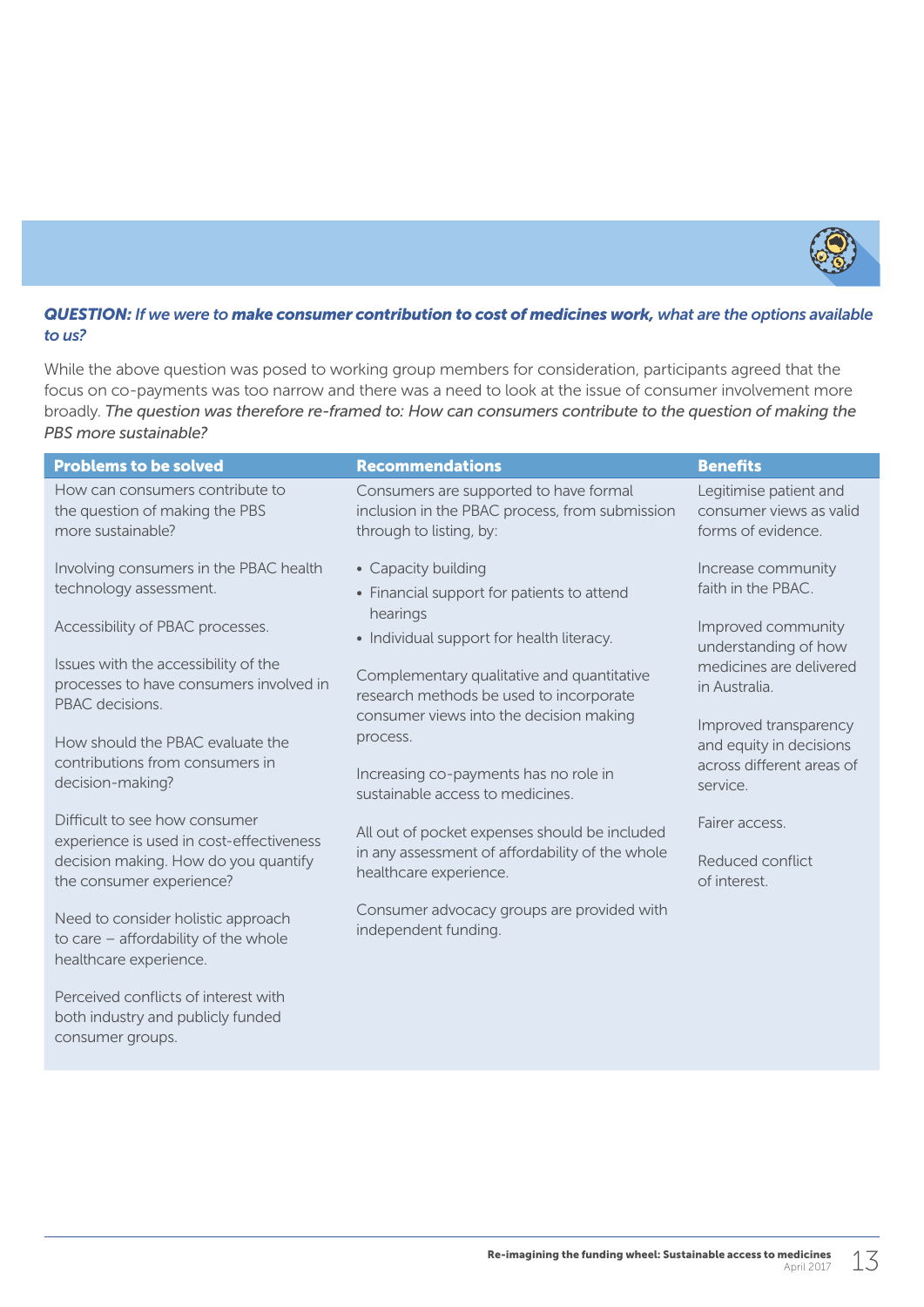

#### *QUESTION: If we were to make the PBS more fit-for-purpose, what are the options available to us?*

In addressing this question, working group members agreed that the PBS is a good scheme facing challenges. New strategies may be required to address issues of access to innovative medicines. The emphasis of discussions of this working group centred on a need to identify important outcomes and measurement indicators for the assessment of expedited medicines; and engaging consumers and clinicians in the space of expedited access. The working group noted that strategies to improve access to innovative medicines through PBAC/PBS processes cannot be considered in isolation from co-dependent technologies and Medical Services Advisory Committee approval.

| <b>Problems to be solved</b>                                                                                                                                                                                                                                                                                                                                                                     | <b>Recommendations</b>                                                                                                                                                                                                                                                                                                                                                                                                                                        | <b>Benefits</b>                                                                                                                                                   |
|--------------------------------------------------------------------------------------------------------------------------------------------------------------------------------------------------------------------------------------------------------------------------------------------------------------------------------------------------------------------------------------------------|---------------------------------------------------------------------------------------------------------------------------------------------------------------------------------------------------------------------------------------------------------------------------------------------------------------------------------------------------------------------------------------------------------------------------------------------------------------|-------------------------------------------------------------------------------------------------------------------------------------------------------------------|
| Delays in access to medicines due to<br>ill-defined negotiation processes:<br>• no face to face interaction between<br>sponsor and PBAC<br>• time and resources wasted in the<br>process of cycling through PBAC<br>submission and resubmission.                                                                                                                                                 | More explicit PBAC negotiation processes are<br>defined for innovative drugs, with concurrent<br>provision of non-reimbursed access.<br>Negotiation processes may involve:<br>• set time frames<br>· face to face (real time) decisions<br>· lessons from international systems.<br>Negotiation processes should always involve<br>consumer and clinician input.                                                                                              | More rapid access to<br>necessary medicines.<br>Improved alignment<br>between expedited<br>TGA processes and PBS<br>listing.                                      |
| Inequitable access to medicines, including<br>no access for some, due to immature/very<br>poor trial data. This leads to significant<br>uncertainty, especially in rare disease areas<br>i.e. uncertainty where limited trial data is<br>available and the value proposition is not<br>great.<br>Potentially stronger disincentives<br>should be considered for unrealistic<br>PBAC submissions. | Clear consumer- and clinician-driven indicators<br>and outcome measures underpin early access<br>strategies which may include:<br>• Options for provisional registrations<br>• More use of pay-for-performance schemes,<br>where practical<br>• More risk sharing, with agreed outcomes by<br>agreed times<br>• Transition from paper-based to electronic<br>authorisation processes, to capture real<br>time data<br>• Clear structures of informed consent. | More rapid access to<br>necessary medicines.<br>More equitable access<br>to necessary medicines.                                                                  |
| The need for expenditure offsets to create<br>headroom for new drugs.<br>Lack of transparency surrounding how<br>offsets work and the application of<br>rebates. Rebates currently end up as<br>consolidated revenue within the health<br>portfolio.                                                                                                                                             | Rapid uptake of biosimilars be encouraged<br>once medicines go off-patent to facilitate<br>additional savings for the system through price<br>disclosure.<br>Structural changes should be considered to<br>pinpoint PBS rebates for future allocations to<br>medicines within the health portfolio.<br>Consideration should be given to improving<br>operation of the therapeutic group<br>premium policy.                                                    | A better value PBS, with<br>financial headroom to<br>allow timely access to<br>new drugs.<br>Greater opportunity for<br>savings from within the<br>health system. |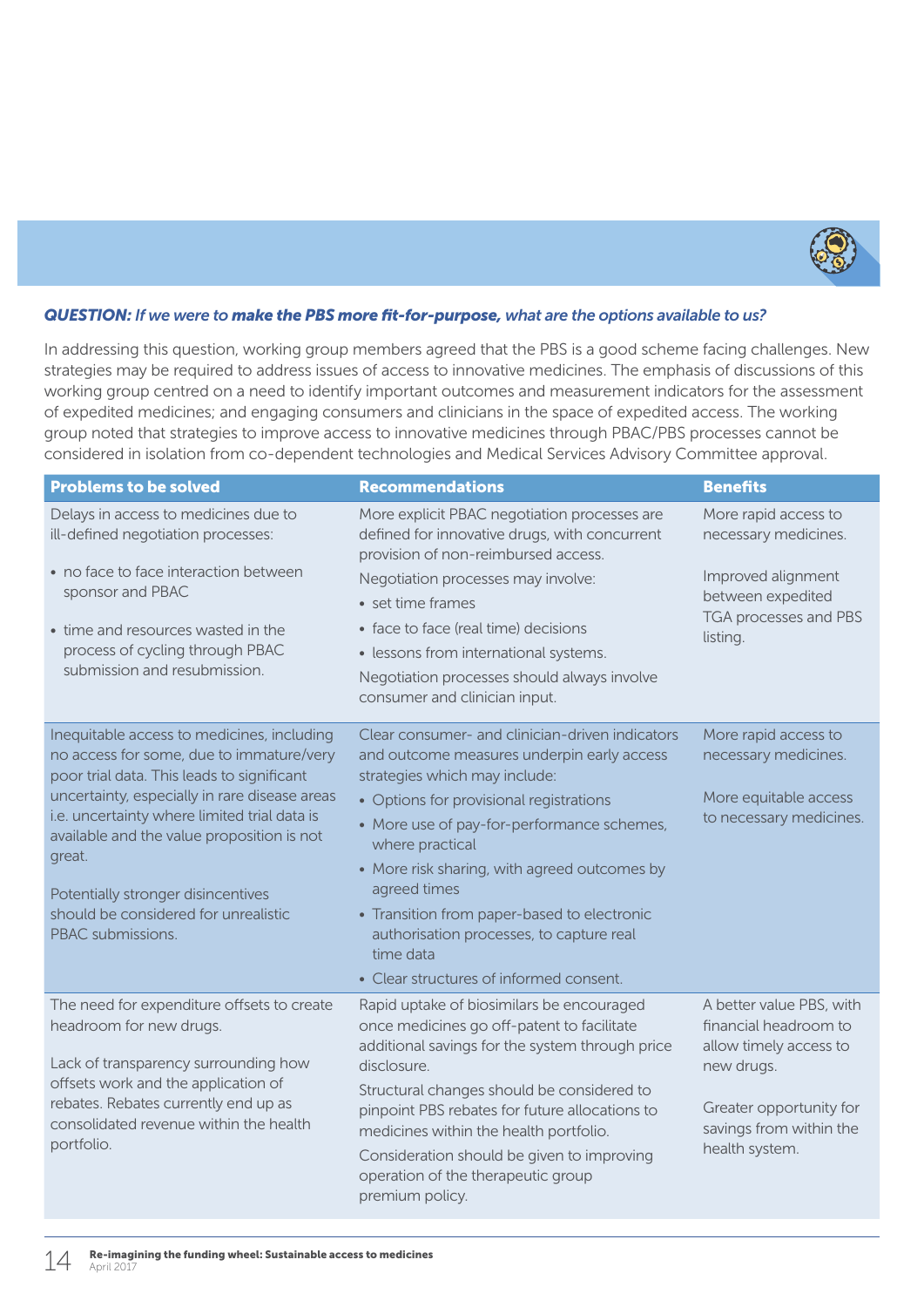The path forward...

*The outcomes from the roundtable discussions resulted in the following set of recommendations designed to guide subsequent conversations on this important topic. These span four overarching principles for sustainable medicines financing stemming from the day - equitable, accessible, transparent and consumer-centred:*

- *• Increasing co-payments should have no role in policies to promote sustainable access to new medicines,* as they are inequitable and, for new high cost medicines, would need to be set at an unfeasibly high level in order to substantively offset costs.
- *• Evidence around the consumer experience of illness and medicines needs to play a prominent role in the PBAC decision making process,* and complementary qualitative and quantitative research methods should be used to elicit this evidence. The burden of out of pocket expenses needs to be included in any assessment of the consumer experience.
- *• Consumers need to be supported to enable more substantive input in the PBAC process, from submission through to listing.* This should include capacity building, financial assistance and support for health literacy. In supporting this process, access to independent funding needs to be made available to consumer advocacy groups.
- *• Greater transparency involving consumer and clinician input needs to be built into the PBAC process,* including a role for negotiation, establishment of an explicit price negotiation timeframe in the review process, and other efficiency enhancing processes such as the use of real time data.
- *• If there is to be a greater role for private health insurance* in funding necessary high cost medicines, then *the discussion needs to consider firstly the impact more broadly on access to care and equity.*
- *• If the role of private health insurance in funding new medicines is an option* that is to be further developed, *the case for providing such coverage amongst individual companies needs to be determined in light of the current regulatory constraints,* such as community rating and regulatory options such as risk rating of premiums.
- *• A greater role for risk sharing arrangements and pay-for-performance agreements needs to be considered* in offsetting the risk to government in the funding of necessary high cost medicines.
- *• Price reductions based on introduction and uptake of biosimilars need to be expedited* and achieved to maximise savings to the PBS.

#### References

- 1 Australian Government National Commission of Audit (2014). Towards Responsible Government: the Report of the National Commission of Audit – Phase One
- 2 [Australian Government Department of Health Annual](http://www.health.gov.au/internet/main/publishing.nsf/Content/annual-report-1516-toc)  Report 2015-2016: [www.health.gov.au/internet/main/](http://www.health.gov.au/internet/main/publishing.nsf/Content/annual-report-1516-toc) [publishing.nsf/Content/annual-report-1516-toc](http://www.health.gov.au/internet/main/publishing.nsf/Content/annual-report-1516-toc) Accessed 6 [March 2017](http://www.health.gov.au/internet/main/publishing.nsf/Content/annual-report-1516-toc)
- 3 [Australian Government Department of Health \(2007\). The](http://www.pbs.gov.au/info/industry/useful-resources/impact-of-pbs-eform)  Impact of PBS reform - Report to the Parliament: www. [pbs.gov.au/info/industry/useful-resources/impact-of-pbs-eform](http://www.pbs.gov.au/info/industry/useful-resources/impact-of-pbs-eform) [Accessed 6 March 2017](http://www.pbs.gov.au/info/industry/useful-resources/impact-of-pbs-eform)
- 4 [Availability of new, innovative and specialist cancer](http://www.aph.gov.au/Parliamentary_Business/Committees/Senate/Community_Affairs/Cancer_Drugs/Report)  drugs in Australia. [www.aph.gov.au/Parliamentary\\_Business/](http://www.aph.gov.au/Parliamentary_Business/Committees/Senate/Community_Affairs/Cancer_Drugs/Report) [Committees/Senate/Community\\_Affairs/Cancer\\_Drugs/Report](http://www.aph.gov.au/Parliamentary_Business/Committees/Senate/Community_Affairs/Cancer_Drugs/Report)
- 5 Australian Government Department of Health Annual Report 2015-2016: [www.health.gov.au/internet/main/](http://www.health.gov.au/internet/main/publishing.nsf/Content/annual-report-1516-toc) [publishing.nsf/Content/annual-report-1516-toc](http://www.health.gov.au/internet/main/publishing.nsf/Content/annual-report-1516-toc) Accessed 6 [March 2017](http://www.health.gov.au/internet/main/publishing.nsf/Content/annual-report-1516-toc). Reported cost is exclusive of high-cost drug recoveries, which comprised AU\$1.6 billion in the 2015- 16 financial yea
- 6 Australian Government Department of Health (2017). The Pharmaceutical Benefits Scheme Formulary Allocations: [www.pbs.gov.au/info/industry/pricing/pbs-items/formulary](http://www.pbs.gov.au/info/industry/pricing/pbs-items/formulary-allocations)[allocations](http://www.pbs.gov.au/info/industry/pricing/pbs-items/formulary-allocations) Accessed 6 March 2017
- 7 US Department of Health and Human Services, Centers for Disease Control and Prevention (August 2016). Today's HIV/AIDS Epidemic, CDC Fact Sheet: [www.cdc.](https://www.cdc.gov/nchhstp/newsroom/docs/factsheets/todaysepidemic-508.pdf) [gov/nchhstp/newsroom/docs/factsheets/todaysepidemic-508.](https://www.cdc.gov/nchhstp/newsroom/docs/factsheets/todaysepidemic-508.pdf) [pdf](https://www.cdc.gov/nchhstp/newsroom/docs/factsheets/todaysepidemic-508.pdf) Accessed 6 March 2017
- 8 Pharmaceutical Research and Manufacturers of America (2016). Profile – Biopharmaceutical Research Industry: [www.phrma.org/sites/default/files/pdf/biopharmaceutical](http://phrma-docs.phrma.org/sites/default/files/pdf/biopharmaceutical-industry-profile.pdf)[industry-profile.pdf](http://phrma-docs.phrma.org/sites/default/files/pdf/biopharmaceutical-industry-profile.pdf) Accessed 6 March 2017
- 9 Medicines Australia (2015). Medicines Australia Facts Book (Fourth Edition): [www.medicinesaustralia.com.au/wp-content/](http://www.medicinesaustralia.com.au/wp-content/uploads/sites/52/2010/11/MAFactsBook4_update2015.pdf) [uploads/sites/52/2010/11/MAFactsBook4\\_update2015.pdf](http://www.medicinesaustralia.com.au/wp-content/uploads/sites/52/2010/11/MAFactsBook4_update2015.pdf) Accessed 6 March 2017
- 10 Private Healthcare Australia (2016). 'Private Health, Public Benefit' Fact Sheet: [www.privatehealthcareaustralia.org.au/](http://www.privatehealthcareaustralia.org.au/have-you-got-private-healthcare/private-health-public-benefit/) [have-you-got-private-healthcare/private-health-public-benefit](http://www.privatehealthcareaustralia.org.au/have-you-got-private-healthcare/private-health-public-benefit/) Accessed 6 March 2017
- 11 Private Healthcare Australia (2017). Pre-budget submission 2017-18.
- 12 Deloitte Access Economics. Access to Cancer Medicines in Australia (July 2013).
- 13 Australian Institute of Health and Welfare (2016). Health expenditure Australia 2014–15. Health and welfare expenditure series no. 57. Cat. no. HWE 67. Canberra: AIHW.
- 14 The Senate Community Affairs References Committee. Out-of-pocket costs in Australian healthcare, August 2014.
- 15 Duckett SJ, with Breadon P, Ginnivan L and Venkataraman P (2013). Australia's bad drug deal: high pharmaceutical prices. Grattan Institute, Melbourne.
- 16 Duckett SJ and Banerjee P. (2017). Cutting a better drug deal. Grattan Institute, Melbourne.